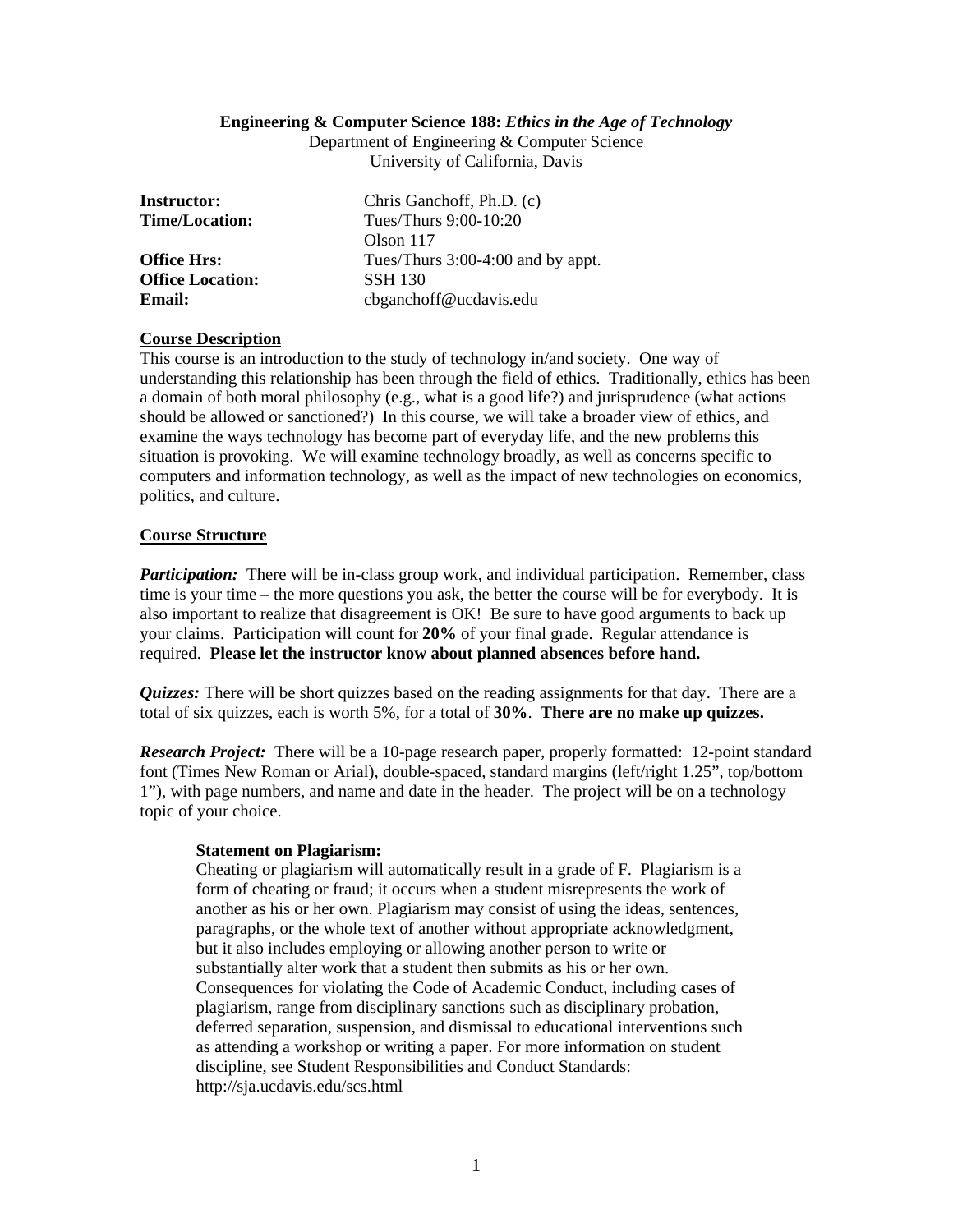*Exam:* There will be a final exam. It will count for **30%** of your final course grade. The exam will be comprised of one essay-style question (about 4 pages), a few short answer questions (1-2 pages), and 5-7 definitional questions (1 sentence to half a page).

# **Grading**

| Percent of Grade: |                                                           |
|-------------------|-----------------------------------------------------------|
| 20%               | Class Participation/In-class assignments                  |
| 30%               | Quizzes                                                   |
| 20%               | Class Project                                             |
| 30%               | Final Exam                                                |
|                   | A=90-100%, B=80-89%, C=70-79%, D=60-69%, and below 60%=F. |

# **Required texts**

Harry Collins and Trevor Pinch. *The Golem at Large: What you should know about technology.*  ISBN: 0521012708

Adam Greenfield. *Everyware: The dawning of the age of ubiquitous computing.* ISBN: 0321384016

Deborah Johnson. *Computer Ethics*  ISBN: 0130836990

Cass Sunstein. *Republic.com*  ISBN: 0691095892

### **Recommended texts**

Richard Spinello. *Cyberethics: Morality and law in cyberspace*  ISBN: 0763737836

## **Reading schedule**

Please read the assignment prior to coming to class that day.

- 3/29 Introduction to the Course
- 4/3 Johnson Chpt. 1 Greenfield Section 1 pp. 9-34
- 4/5 Discussion: what are computer ethics?
- 4/10 Collins and Pinch Introduction, Chpts. 1-2 pp. 1-56 Greenfield Section 2 pp. 35-88 Quiz
- 4/12 Discussion: what is technology?
- 4/17 Sunstein Chpts. 1-2 pp. 1-50 Greenfield Section 3 pp. 89-120 Quiz